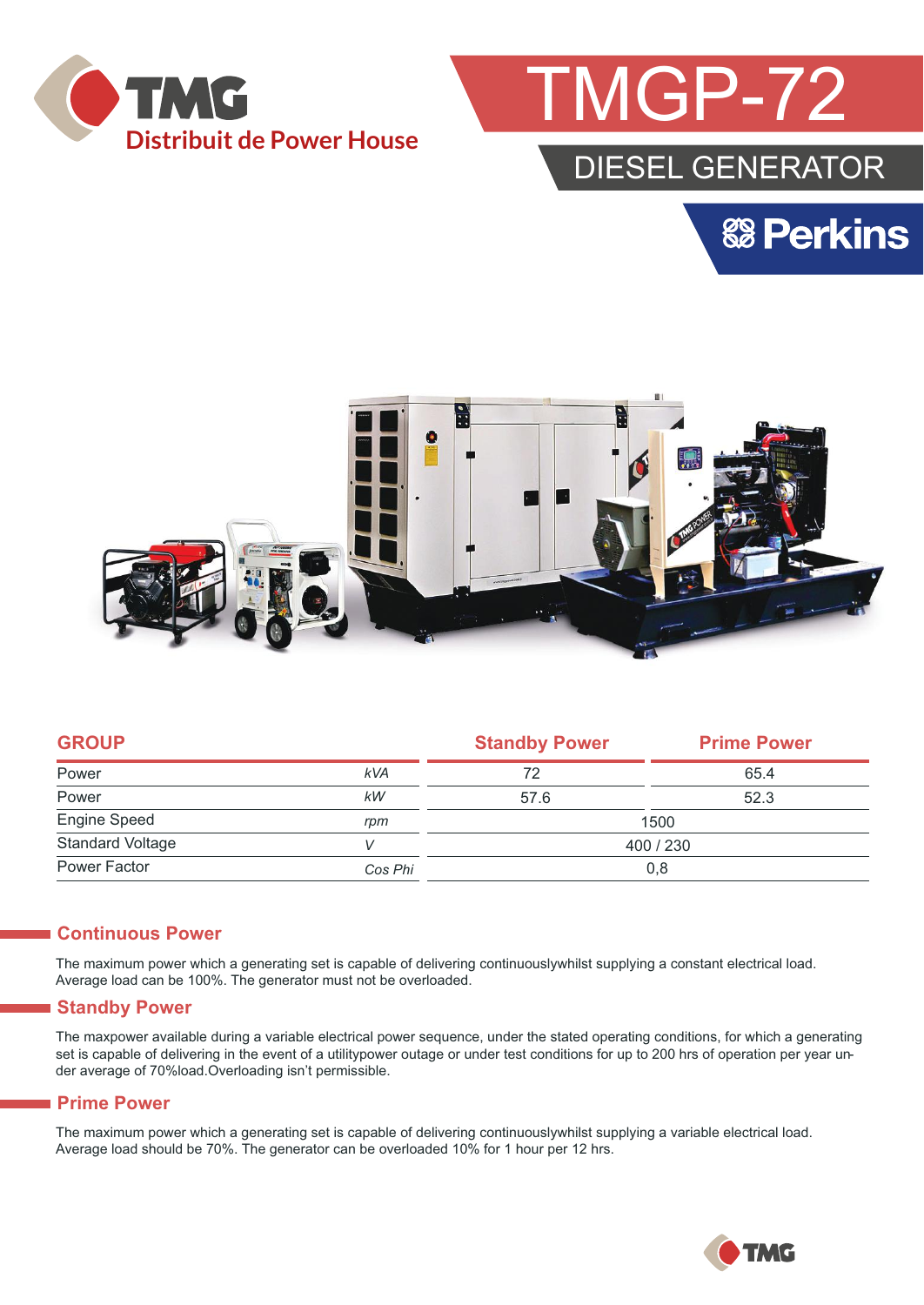

# TMGP-72

# **Engine Properties**

| <b>Brand</b>                      |       | <b>PERKINS</b>   |
|-----------------------------------|-------|------------------|
| <b>Model</b>                      |       | 1104A-44TG1      |
| <b>Standby</b>                    | kW    | 64,3             |
| <b>Prime</b>                      | kW    | 58,4             |
| <b>Cylinder Displacement</b>      | It.   | 4.4              |
| <b>Number of Cylinders / Type</b> |       | 4 / In line      |
| <b>Bore x Stroke</b>              | mmxmm | 105x127          |
| <b>Compression Ratio</b>          |       | 17.25:1          |
| <b>Governor Type</b>              |       | Mechanic         |
| <b>Idle Speed</b>                 | rpm   | 1500             |
| <b>Aspiration</b>                 |       | Turbocharged     |
| <b>Injection Type</b>             |       | Direct Injection |
| <b>Cooling System</b>             |       | Liquid Cooled    |
| <b>Fuel Consumption%100</b>       | lt/h  | 14,8             |
| <b>Fuel Consumption%75</b>        | It/h  | 11,2             |
| <b>Fuel Consumption%50</b>        | It/h  | 8,0              |
| <b>Oil Capacity</b>               | It.   | 8                |
| <b>Cooling Liquid Capacity</b>    | It.   | 13               |
| <b>Voltage</b>                    | V     | 12               |
| <b>Battery Capacity</b>           | Α     | 72               |

### **Alternator Properties**

| <b>Output Voltage</b>               | V     | 230/400     |
|-------------------------------------|-------|-------------|
| <b>Frequency</b>                    | НZ    | 50          |
| <b>Automatic Voltage Regulation</b> | $±\%$ | 0,5         |
| <b>Phase</b>                        |       | 3           |
| Pole                                |       | 4           |
| <b>Overload</b>                     |       | 1 Hour %110 |
| <b>Voltage Regulation</b>           |       | ±%1         |
| <b>Power Factor</b>                 | Cosa  | 0,8         |
| <b>Warning System</b>               |       | Self Alert  |
| <b>AVR Model</b>                    |       | SX460       |
| <b>Total Harmonic Losing</b>        |       | ≤%3         |
| <b>Connecting Type</b>              |       | Star        |
| <b>Protection Class</b>             |       | IP 23       |
| <b>Isolation Class</b>              |       | н           |

#### **Diemensions**





# **Canopied Canopied Canopied Canopied Canopied Canopied Canopied Canopied Canopied Canopied Canopied Canopied Canopied Canopied Canopied Canopied Canopied Canopied Canopied Canopied Canopied Canopied Canopied Canopied Canop**

| LxWxH                     | mт  | 2650x950x1660 | $L \times W \times H$     | mm  | 2350x950xTBA |
|---------------------------|-----|---------------|---------------------------|-----|--------------|
| Weight                    | kg  | TBA           | Weight                    | ΚG  | <b>TBA</b>   |
| <b>Fuel Tank Capacity</b> | It. | 160           | <b>Fuel Tank Capacity</b> | It. | 160          |

#### **Standard Specification**

Some standard equipments that TMG POWER provides with generator sets;

- 50°C cooland radiator
- Flexible fuelpipes and oil drain valve
- Engine jacket heater
- 4 pole synchronous type self-excited brushless alternator
- Battery and wires
- Entegrated fuel tank
- User and maintenance manual
- Oil and antifreeze
- Datakom D-300 controller
- Battery charger
- Electrical circuit diagram